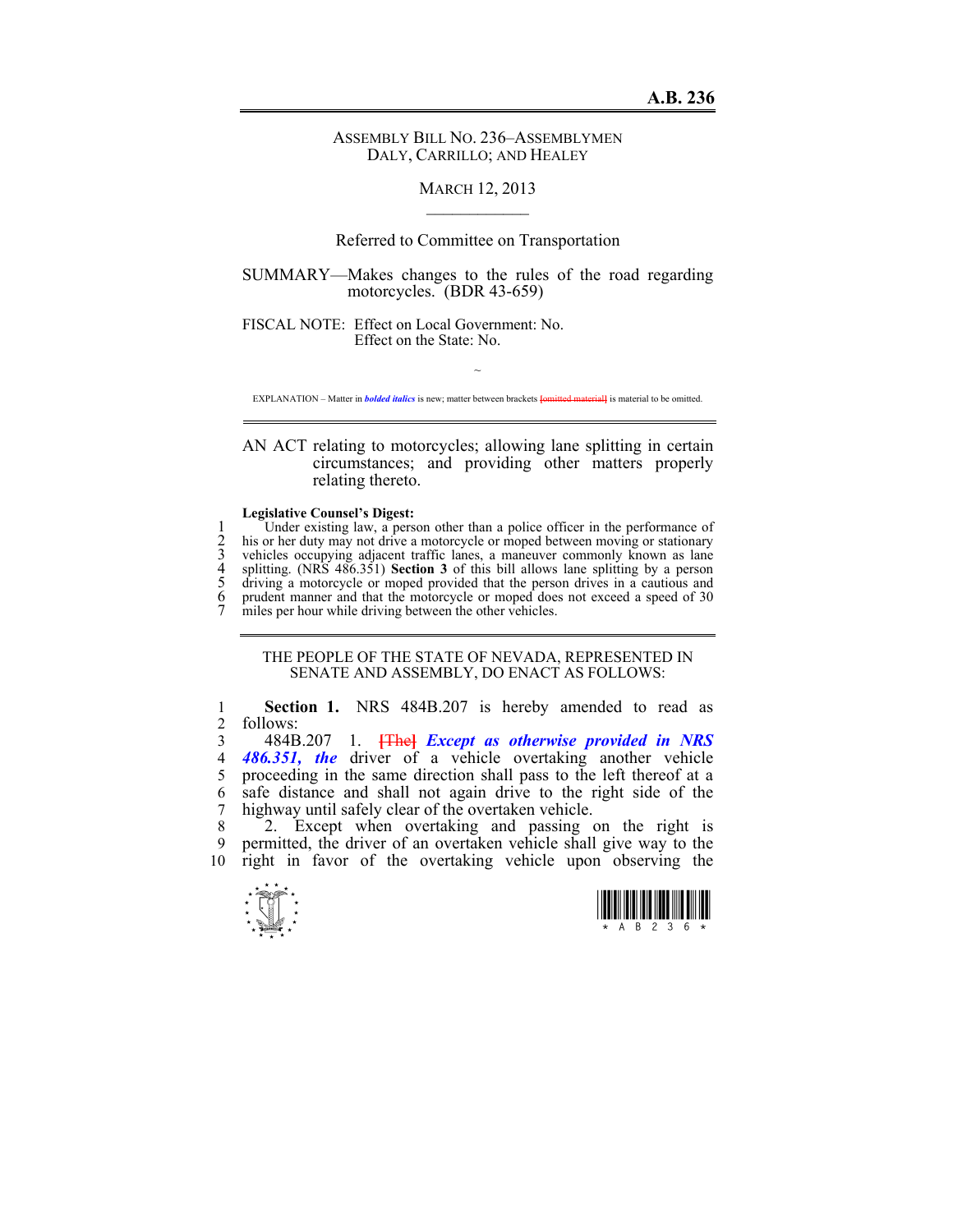1 overtaking vehicle or hearing a signal. The driver of an overtaken 2 vehicle shall not increase the speed of the vehicle until completely 3 passed by the overtaking vehicle.

4 3. A person who violates any provision of this section may be subject to the additional penalty set forth in NRS 484B.130. subject to the additional penalty set forth in NRS 484B.130.

6 **Sec. 2.** NRS 484B.210 is hereby amended to read as follows:

7 484B.210 1. **[**The**]** *Except as otherwise provided in NRS*  8 *486.351, the* driver of a vehicle may overtake and pass upon the 9 right of another vehicle only under the following conditions:

10 (a) When the driver of the vehicle overtaken is making or 11 signaling to make a left turn.

12 (b) Upon a highway with unobstructed pavement which is not 13 occupied by parked vehicles and which is of sufficient width for two 14 or more lines of moving vehicles in each direction.

15 (c) Upon a highway with unobstructed pavement which is not 16 marked as a traffic lane and which is not occupied by parked 17 vehicles, if the vehicle that is overtaking and passing another 18 vehicle:

19 (1) Does not travel more than 200 feet in the section of 20 pavement not marked as a traffic lane; or

21 (2) While being driven in the section of pavement not 22 marked as a traffic lane, does not travel through an intersection or 23 past any private way that is used to enter or exit the highway.

24 (d) Upon any highway on which traffic is restricted to one 25 direction of movement, where the highway is free from obstructions 26 and of sufficient width for two or more lines of moving vehicles.

27 2. The driver of a vehicle may overtake and pass another 28 vehicle upon the right only under conditions permitting such movement in safety. movement in safety.

30 3. The driver of a vehicle shall not overtake and pass another 31 vehicle upon the right when such movement requires driving off the 32 paved portion of the highway.

33 4. A person who violates any provision of this section may be 34 subject to the additional penalty set forth in NRS 484B.130.

35 **Sec. 3.** NRS 486.351 is hereby amended to read as follows:

36 486.351 1. **[**A**]** *Except as otherwise provided in this section,*  37 *a* person **[**, except a police officer in the performance of his or her 38 duty,**]** shall not drive a motorcycle or moped **[**between**]** *:* 

39 *(a) Between* moving or stationary vehicles occupying adjacent 40 traffic lanes.

41 **[**2. Except as provided in subsection 3, a person shall not drive 42 a motorcycle, moped or trimobile abreast**]**

43 *(b) Abreast* of or overtake or pass another vehicle within the 44 same traffic lane.